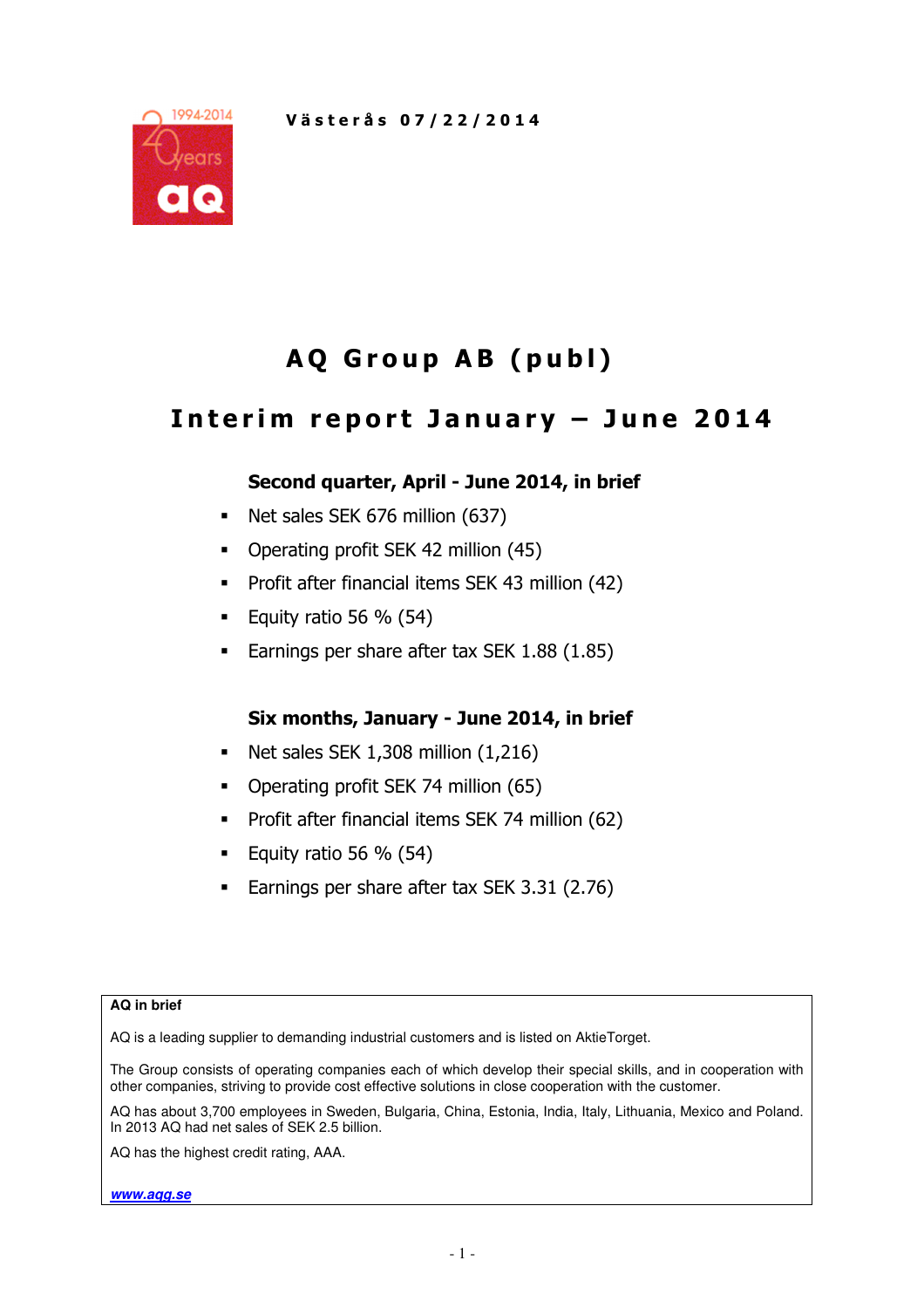## Second quarter and six months

Net sales in the second quarter totalled SEK 676 million (637), an increase of SEK 39 million compared to the same period in the previous year. Sales excluding acquisitions and currency declined by 3 %.

Net sales for January to June totalled SEK 1,308 million (1,216), an increase of SEK 91 million compared to the same period in the previous year. Sales excluding acquisitions and currency declined by  $1\%$ .

Operating profit was SEK 42 million (45) in the first quarter. For January to June the operating profit was SEK 74 million (65), an increase with 12%.

Equity in the group was SEK 930 million (817) at the end of the quarter.

## Significant events during the period

#### Acquisitions during the period

AQ Lasertool Oü has acquired the business assets of Foleshill Metal Finishing Oü. The transaction was made as a cash transaction and the operations was taken over on April 1, 2014. The business will continue in the current location in Viimsi, Estonia.

Foleshill Metal Finishing Oü is a leading provider of powder coating, E-coating, and metal finishing for automotive and commercial vehicles. The company employs about 30 people.

AQ Group AB has on June 11, 2014, signed an agreement with Zlaten Lev Holding AD to buy 94.6 % of the shares Carat Electronics AD in Veliko Tărnovo, Bulgaria. The purchase price is EUR 1.58 million and the transaction will be made as a cash transaction. The company has no interest-bearing credits. The takeover of the operations took place on July 1, 2014.

Carat Electronics is a manufacturer of electronic cash registers and electronic electricity meters. It also offers subcontracting services of design, production and testing in the areas of injection molding of thermoplastics and PCB assembly. It is certified in accordance with ISO 9001, ISO14001 and OHSAS 18001. The company has a turnover of approximately EUR 1.5 million, employs 80 people and owns real estate with 10,000 m2 of production space.

AQ Lasertool Oü has on June 18, 2014 signed a Letter of Intent with Sertec Engineering Estonia Oü to acquire the business assets of the company. The business deal will be made as a cash transaction and is expected to be finalized in the near future.

Sertec Engineering Estonia Oü is a leading supplier of sheet metal component and assemblies for automotive and commercial vehicles. The company has net sales of about EUR 5 million and employs 75 people. The operations will continue in the current location in Juri, Estonia.

#### Other events

Our three Swedish injection molding companies AQ Plast AB, AQ Holmbergs AB and AQ Retor Production AB have merged into one company, AQ Plast AB, with May 27, 2014 as day of announcement. The purpose is to simplify cooperation between the entities thereby increasing our competitiveness.

AQ Enclosure Systems AB has on June 3, 2014 given notice of redundancy to 25 employees at the Vaggeryd site, the company has a total of 200 employees. The background to the redundancy is reduced volumes within a customer segment due to lower demand. The lower demand is expected to be sustained. In parallel with the redundancies, substantial investments are made in the Vaggeryd unit to further develop the company's competitiveness through more efficient production methods and a broader offering.

A write-down of inventory and accounts receivable has been done in a project for an automotive customer.

During the period the inventories have decreased by SEK 2 million.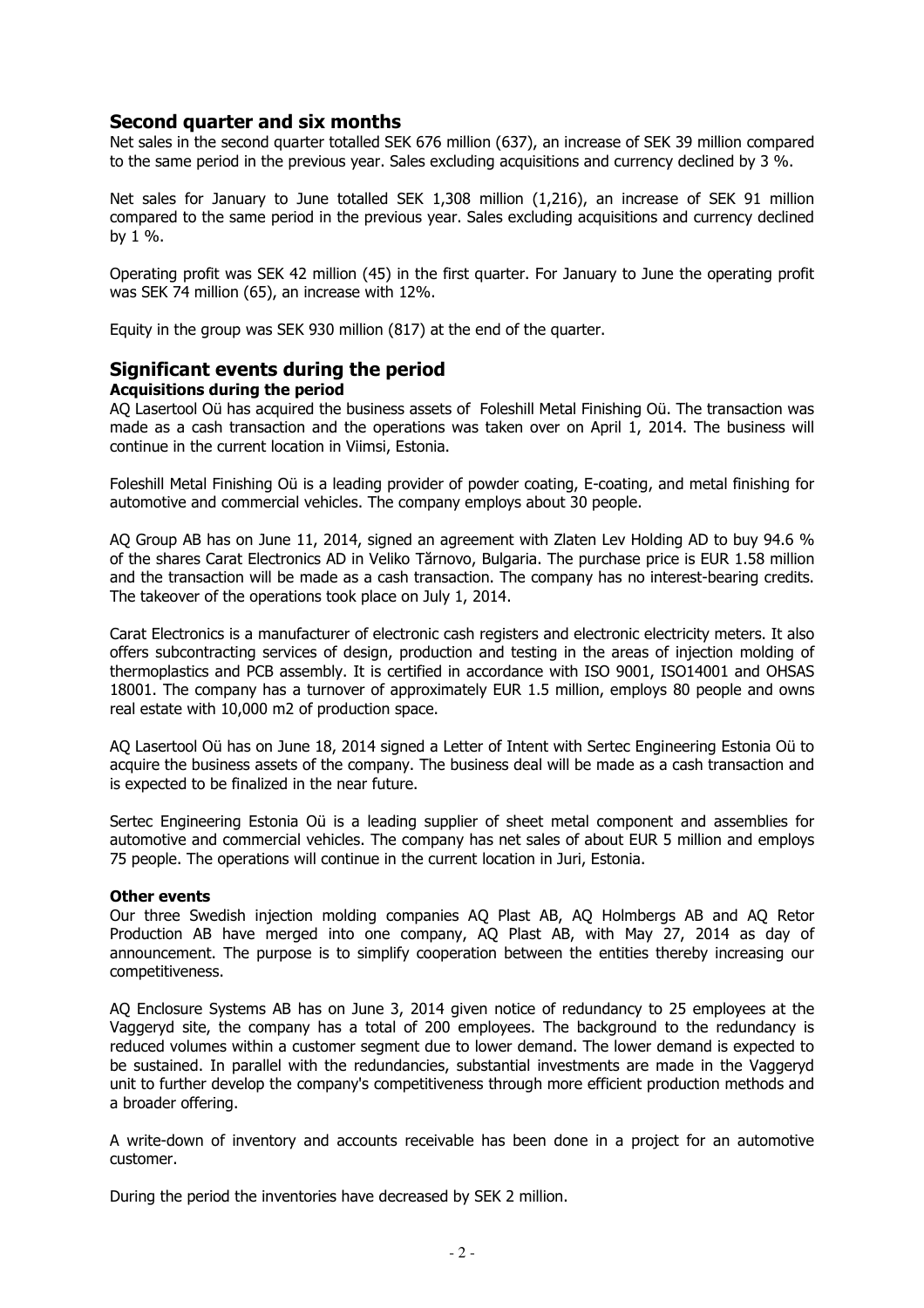## Significant events after the end of the period

Our CFO, Cecilia Borg, will leave AQ. The search for a replacement CFO has been initiated and is expected to take about 6 months, an interim-CFO has been signed on.

## Segment reporting

The Group operates in two business segments: *Components*, which produces transformers, wiring systems , mechanical components, punched sheet metal and injection-molded thermoplastics and System, which produces systems, power and automation solutions and assembles complete machines in close collaboration with the customers.



|                  |               | 02 2014   |              | 02 2013       |           |              |  |
|------------------|---------------|-----------|--------------|---------------|-----------|--------------|--|
|                  | <b>System</b> | Component | <b>Other</b> | <b>System</b> | Component | <b>Other</b> |  |
| Net sales        | 187 200       | 483 296   | 5 4 5 1      | 161 498       | 470 756   | 4 6 6 0      |  |
| Operating profit | 8 5 1 7       | 34 200    | $-631$       | 19 136        | 23 959    | 1478         |  |

The System segment is suffering from lower volumes excluding acquisitions and a weak result. We believe in the business and we are working actively to increase the customer base and reducing costs.

## Information of parent company

The parent company, AQ Group AB, focuses primarily on leadership and development of the Group. Company sales are, as in previous years, almost exclusively of sale of management services to subsidiaries. Purchases from the subsidiaries do not exist to any appreciable extent.

#### The drawing up of the interim report

The interim report has been prepared in accordance with the Swedish Annual Accounts Act as well as IFRS, applying IAS 34, Interim Financial Reporting, which contains general requirements for the design, structure and minimum information requirements in the interim report. The accounting and valuation principles applied are the same as used in the latest annual report for 2013. The report has not been audited.

#### Significant estimates and evaluations for accounting purposes

The Board has in preparing the interim report found no record that would be especially exposed from a risk point of view and thus induce significant adjustments to future periods.

## Future prospects

The board of directors is currently assessing for the full year 2014, sales will increase, but profits roughly equivalent to 2013.

The Group strives for continued profitable growth within its business areas. The growth will be achieved both organically and through acquisitions.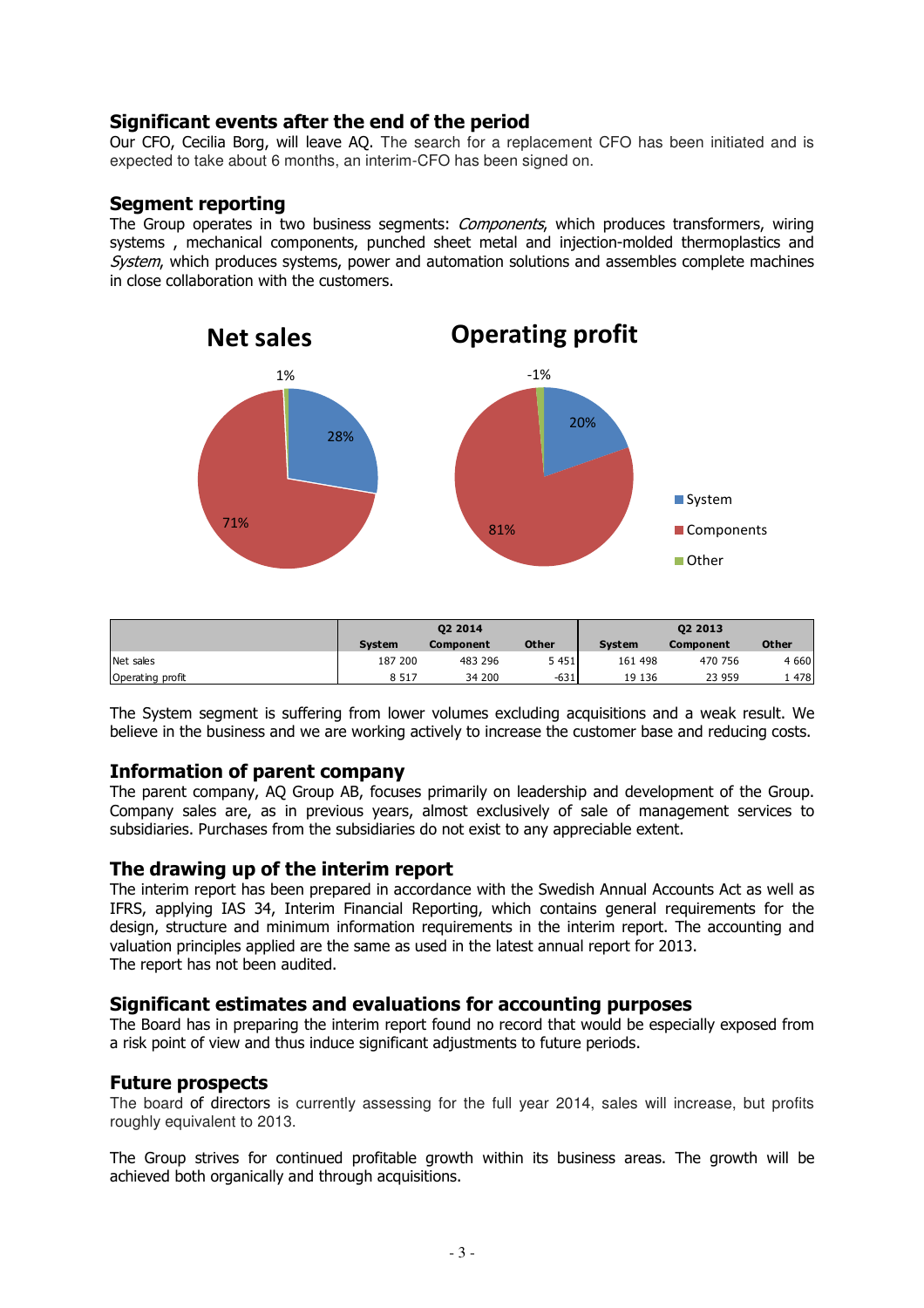#### **The Group's Income Statement and statement of comprehensive income (KSEK)**

|                                      | Q2 2014   | Q2 2013  | Acc 2014   | Acc 2013   | R <sub>12</sub> | 2013       |
|--------------------------------------|-----------|----------|------------|------------|-----------------|------------|
| Net sales                            | 675948    | 636915   | 1 307 696  | 1 216 330  | 2618738         | 2527372    |
| Other operating income               | 7089      | 6499     | 12677      | 12818      | 31 446          | 31 587     |
| Operating expenses                   | $-640950$ | -598 841 | $-1246861$ | $-1163770$ | $-2482255$      | $-2399164$ |
| <b>Operating profit</b>              | 42086     | 44 573   | 73512      | 65 379     | 167928          | 159795     |
| lResult from financial items         | 1405      | $-2960$  | 172        | $-3670$    | 539             | $-3303$    |
| <b>IProfit after financial items</b> | 43 490    | 41 613   | 73 683     | 61708      | 168 467         | 156 492    |
| Tax on profit for the year           | $-9505$   | $-8191$  | $-13967$   | $-11876$   | $-35459$        | $-333369$  |
| Net profit for the year              | 33986     | 33 4 22  | 59717      | 49833      | 133 008         | 123 123    |
| Other comprehensive income           |           |          |            |            |                 |            |
| Other translation differences        | 14923     | 10591    | 13500      | 6630       | 6505            | 2 1 7 3    |
| Comprehensive income for the year    | 48 909    | 44 013   | 73 217     | 56 463     | 139 513         | 125 296    |
| Earnings per share after full tax    | 1,88      | 1,85     | 3,31       | 2,76       | 7,38            | 6,83       |
| Net margin %                         | 6.4%      | 6.5%     | 5,6%       | 5.1%       | 6.4%            | 6,2%       |
|                                      |           |          |            |            |                 |            |

#### **The Parent Company's Income Statement (KSEK)**

|                                     | Q <sub>2</sub> 2014 | Q <sub>2</sub> 2013 | Acc 2014 | Acc 2013 | R12      | 2013     |
|-------------------------------------|---------------------|---------------------|----------|----------|----------|----------|
| Net sales                           | 11 209              | 9 2 8 0             | 22 4 26  | 18 503   | 44 003   | 40 080   |
| Other operating income              | 0                   |                     |          |          | 16       | 14       |
| Operating expenses                  | $-7308$             | $-6326$             | $-14292$ | $-12245$ | $-23050$ | $-21003$ |
| <b>Operating profit</b>             | 3901                | 2954                | 8 1 3 6  | 6 2 6 0  | 20 968   | 19 092   |
| Result from financial items         | 1963                | $-9686$             | 2575     | $-9728$  | 20 069   | 7766     |
| <b>Profit after financial items</b> | 5864                | -6 732              | 10711    | -3 4681  | 41 038   | 26 858   |
| Appropriations                      | $-635$              | $-250$              | $-255$   | $-250$   | 3 0 4 5  | 3050     |
| Tax on profit for the year          | $-1320$             | $-700$              | $-2320$  | $-1420$  | $-6340$  | $-5440$  |
| Net profit for the year             | 3909                | -7 682              | 8 1 3 6  | $-5138$  | 37742    | 24 4 68  |

#### **Balance Sheet (KSEK)**

|                                     |          | Group    |                     | <b>Parent company</b> |         |         |  |
|-------------------------------------|----------|----------|---------------------|-----------------------|---------|---------|--|
| <b>Assets</b>                       | Q2 2014  | Q4 2013  | Q <sub>2</sub> 2013 | Q2 2014               | Q4 2013 | Q2 2013 |  |
| <b>Fixed assets</b>                 | 362 532  | 350 811  | 345 173             | 335 222               | 336 453 | 311476  |  |
| Inventories                         | 466 248  | 442 397  | 443 867             | 0                     | 0       | 0       |  |
| Other current receivables           | 753893   | 717308   | 668 323             | 270 582               | 302 723 | 150 489 |  |
| Cash and bank balances              | 84 856   | 67 566   | 54 003              | 6 1 5 6               | 11 151  | 9088    |  |
| <b>Total assets</b>                 | 1667529  | 1578082  | 1511366             | 611960                | 650 328 | 471 052 |  |
| <b>Equity and liabilities</b>       |          |          |                     |                       |         |         |  |
| Equity                              | 929 765  | 885403   | 816570              | 288 957               | 310 676 | 281 069 |  |
| Untaxed reserves                    | $\Omega$ | $\Omega$ | 0                   | 37845                 | 37 590  | 31 390  |  |
| Interest-bearing liabilities        | 233 416  | 244 097  | 239 505             | 81996                 | 69 095  | 25 335  |  |
| <b>Other liabilities</b>            | 504 348  | 448 582  | 455 292             | 203 161               | 232 966 | 133 258 |  |
| <b>Total equity and liabilities</b> | 667 529  | 1578082  | 1511366             | 611960                | 650 328 | 471 052 |  |
| <b>Equity ratio</b>                 | 56%      | 56%      | 54%                 | 52%                   | 52%     | 65%     |  |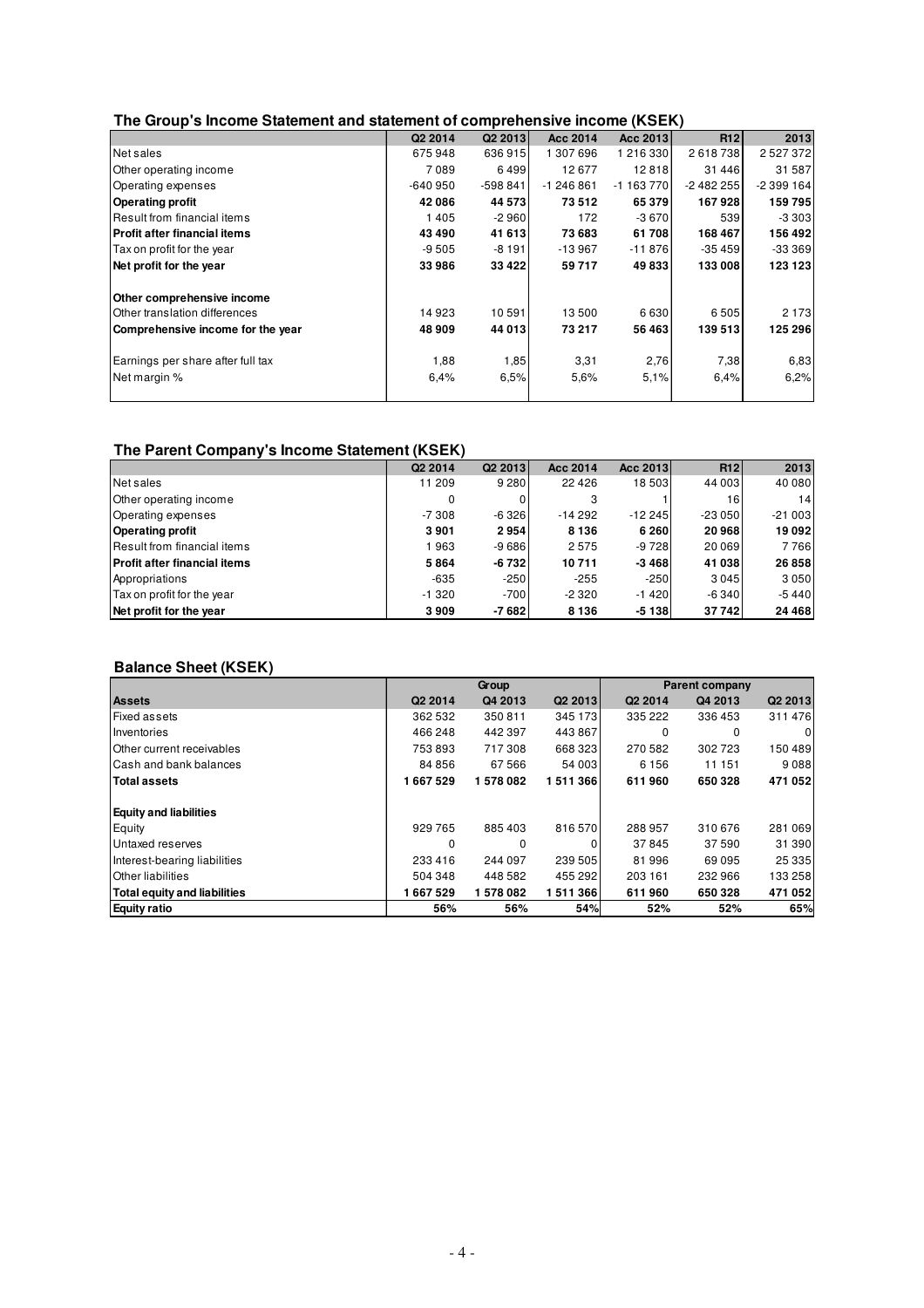## **Equity (KSEK)**

| Group                                 | Equity attributable to parent company shareholders |                             |                             |                                                 |                          |                        |                                       |                        |
|---------------------------------------|----------------------------------------------------|-----------------------------|-----------------------------|-------------------------------------------------|--------------------------|------------------------|---------------------------------------|------------------------|
| <b>KSEK</b>                           | Share-<br>capital                                  | Other<br>paid-in<br>capital | Trans-<br>lation<br>reserve | $P$ rofit/<br>Loss<br><b>brought</b><br>forward | Sub-total                |                        | <b>M</b> inority<br>share-<br>holding | Total<br><b>Equity</b> |
| Equity, 01/01/2013                    | 36 068                                             | 34 014                      | -5868                       | 719 194                                         | 783 408                  |                        | 142                                   | 783 551                |
| Net profit                            |                                                    |                             |                             | 122899                                          | 122899                   |                        | 224                                   | 123 123                |
| Transl.diff. in foreign comp.         |                                                    |                             | 2 125                       |                                                 | 2 1 2 5                  |                        | 48                                    | 2173                   |
| Other comprehensive income            |                                                    |                             | 2 125                       |                                                 | 2 1 2 5                  |                        | 48                                    | 2 173                  |
| Paid dividends                        |                                                    |                             |                             | $-23444$                                        | $-23444$                 |                        |                                       | $-23444$               |
| <b>Transactions with shareholders</b> |                                                    |                             |                             | $-23444$                                        | $-23444$                 |                        |                                       | $-23444$               |
| Equity, 01/01/2014                    | 36 068                                             | 34 014                      | $-3743$                     | 818 648                                         | 884 988                  |                        | 414                                   | 885 403                |
| Net profit                            |                                                    |                             |                             | 59514                                           | 59 514                   |                        | 203                                   | 59 717                 |
| Transl.diff. in foreign comp.         |                                                    |                             | 13543                       |                                                 | 13 5 4 3                 |                        | $-43$                                 | 13 500                 |
| Other comprehensive income            |                                                    |                             | 13 5 4 3                    |                                                 | 13 5 4 3                 |                        | $-43$                                 | 13 500                 |
| Paid dividends                        |                                                    |                             |                             | $-28854$                                        | $-28854$                 |                        |                                       | $-28854$               |
| Transactions with shareholders        |                                                    |                             |                             | $-28854$                                        | $-28854$                 |                        |                                       | $-28854$               |
| Equity, 30/06/2014                    | 36 068                                             | 34 014                      | 9800                        | 849 308                                         | 929 191                  |                        | 573                                   | 929 765                |
|                                       | <b>Restricted equity</b>                           |                             |                             |                                                 | Non - restricted equity  |                        |                                       |                        |
| Parent company                        | Share-<br>capital                                  | <b>Statutory</b><br>reserve | Sub-<br>total               | <b>Share</b><br>premium<br>reserve              | Fair<br>value<br>reserve | Oth. Non-<br>restr. EQ | Sub-total                             | Total<br><b>Equity</b> |
| Equity, 01/01/2013                    | 36 068                                             | 1 1 5 6                     | 37 225                      | 34 014                                          |                          | 238 413                | 272 427                               | 309 652                |
| Net profit                            |                                                    |                             |                             |                                                 |                          | 24 4 68                | 24 4 6 8                              | 24 4 6 8               |
| Paid dividends                        |                                                    |                             |                             |                                                 |                          | $-23444$               | -23 444                               | -23 444                |
| <b>Transactions with shareholders</b> |                                                    |                             |                             |                                                 |                          | $-23444$               | $-23444$                              | $-23444$               |
| Equity, 01/01/2014                    | 36 068                                             | 1 1 5 6                     | 37 225                      | 34 014                                          |                          | 239 437                | 273 451                               | 310 676                |
| Net profit                            |                                                    |                             |                             |                                                 |                          | 8 136                  | 8 136                                 | 8 136                  |
| Result of merger                      |                                                    |                             |                             |                                                 |                          | $-1000$                | $-1000$                               | $-1000$                |
| Other comprehensive income            |                                                    |                             |                             |                                                 |                          | $-1000$                | $-1000$                               | $-1000$                |
| Paid dividends                        |                                                    |                             |                             |                                                 |                          | $-28854$               | $-28854$                              | $-28854$               |
| Transactions with shareholders        |                                                    |                             |                             |                                                 |                          | $-28854$               | $-28854$                              | $-28854$               |
| Equity, 30/06/2014                    | 36 068                                             | 1 1 5 6                     | 37 225                      | 34 014                                          |                          | 217718                 | 251 732                               | 288 957                |

All shares, 18,034,058 pcs, are A-shares with equal voting rights